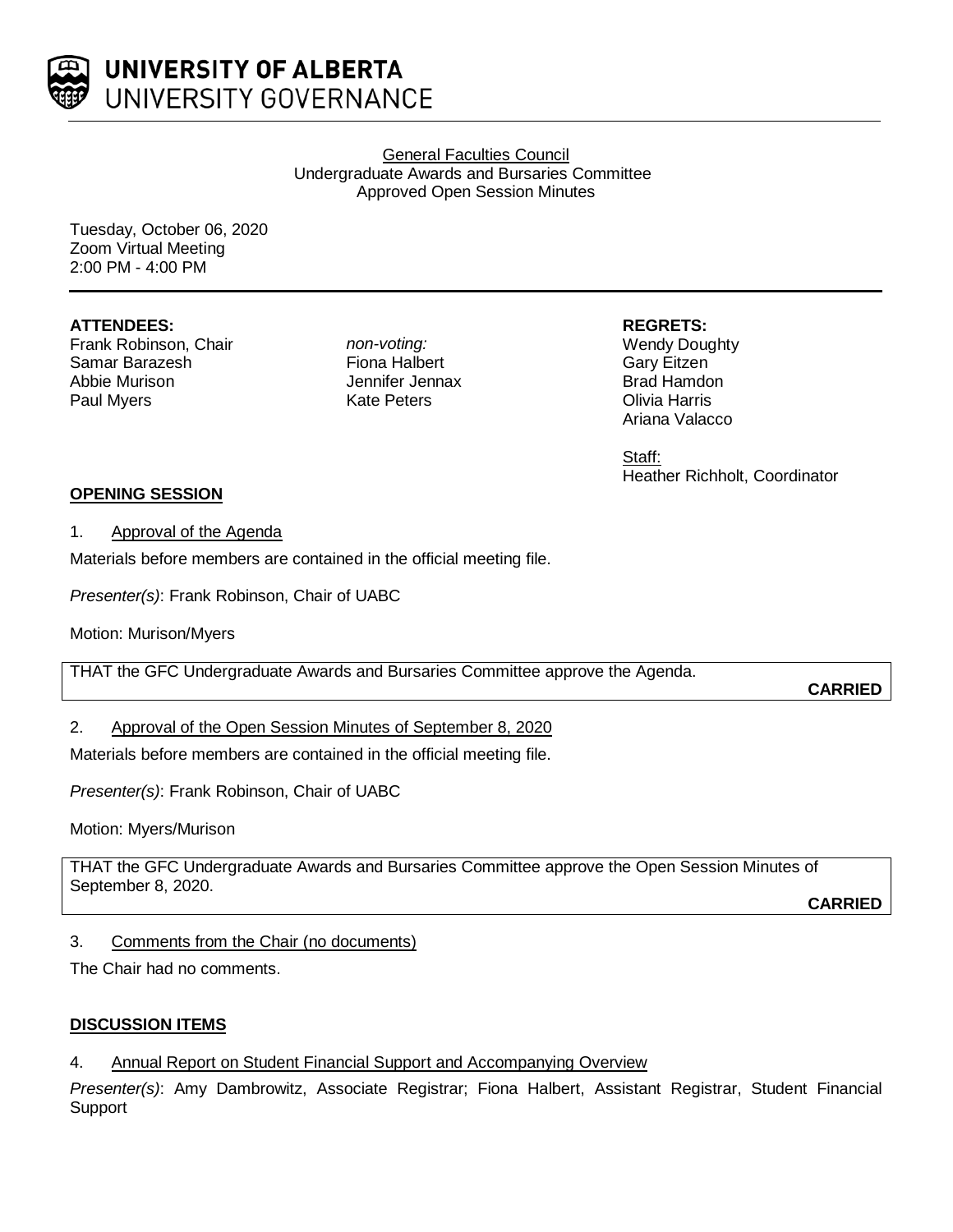## *Discussion*:

Dr Dambrowitz gave an overview of the annual report and noted:

- efforts that had been made to make the report more readable and high-impact;
- that data about graduate financial supports administered by the Office of the Registrar were included for the first time;
- that more complete information regarding Alberta student loans was available for this report;
- the change in international student tuition and diversity in international recruitment;
- the growing overlap in merit and need-based funding;
- the "tuition off-set" from international tuition fees that had been redirected to support funding for international students;
- the impact of the COVID-19 pandemic to student earnings and the fact that federal funding was not available to international students; and
- that the report could only cover reported funding and discussion about some of the sources of data that were not available.

Ms Halbert spoke about some of the details in the report and noted:

- that Alberta student loans were more accessible than other provincial loans because the application did not ask for parent income data;
- that 34% of Alberta students were accessing income based grants;
- the increase in federal programs because of the COVID-19 pandemic;
- provincial cuts to funding for indigenous students and how the Office of the Registrar worked with First People's House to offset that loss of funding;
- recruitment funding for international students and work with University of Alberta International to increase diversification; and
- the demand for need-based funding for international graduate students.

During the discussion members asked about the effects of the operating budget cuts on the Student Financial Supports office and the provincial cuts to funding for indigenous students.

## **ACTION ITEMS**

### 5. New Annually Funded Financial Supports for Approval

Materials before members are contained in the official meeting file.

*Presenter(s)*: Fiona Halbert, Assistant Registrar, Student Financial Support; Allen Wolfe, Specialist, Student Financial Support; Shari Klassen, Specialist, Student Financial Support

### *Discussion*:

Members discussed:

- donors who wished to remain anonymous;
- preference clauses which did not prevent an award being given out if there were no students who met the specific requirement; and
- the increase to the University of Alberta International Entrance Citation funded by international student tuition.

Motion: Murison/Myers

THAT the GFC Undergraduate Awards and Bursaries Committee approve, with delegated authority from General Faculties Council, the following new annually funded Undergraduate Awards and Bursaries, as submitted by Student Financial Support and as set forth in Attachment 1, to be effective immediately: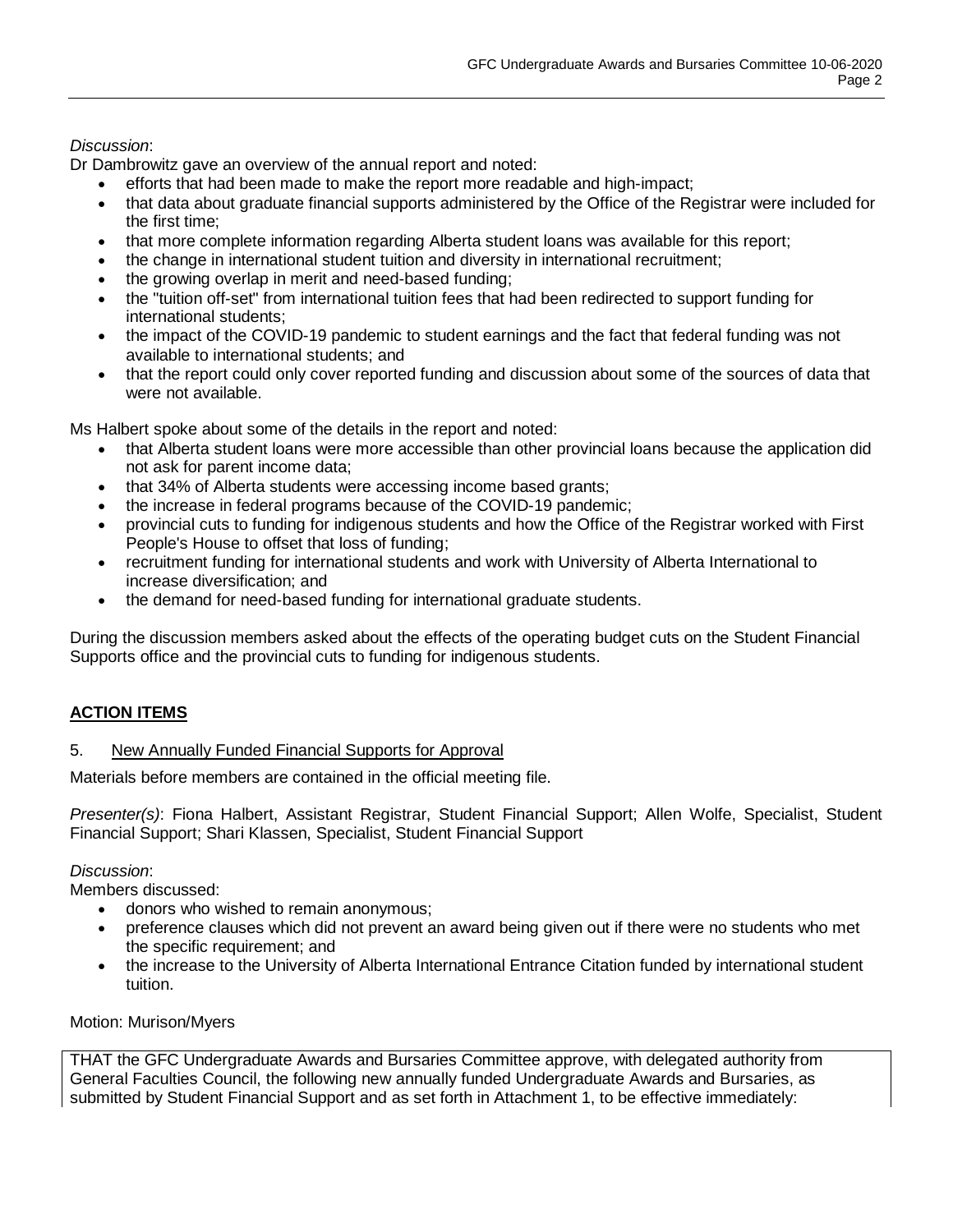- Department of Drama Student Support Bursary
- AJH Bursary in Engineering
- SHINE Dentistry Volunteerism Award
- SHINE Dentistry Leadership Award
- CPA Scholarship in Accounting
- ATI Award in Music
- Pagaro Investments LP Golden Bears Football Award
- 1999 Golden Bears Football Alumni Award
- University Of Alberta International Entrance Citation
- University Of Alberta School Scholarship
- University Of Alberta International Centenary Scholarship

**CARRIED**

#### 6. New Endowed Financial Supports for Approval

Materials before members are contained in the official meeting file.

*Presenter(s)*: Fiona Halbert, Assistant Registrar, Student Financial Support; Allen Wolfe, Specialist, Student Financial Support; Shari Klassen, Specialist, Student Financial Support

*Discussion*:

There was no discussion.

THAT the GFC Undergraduate Awards and Bursaries Committee approve, with delegated authority from General Faculties Council, the following new endowed Undergraduate Awards and Bursaries, as submitted by Student Financial Support and as set forth in Attachment 1, to be effective immediately:

• Pearl Cuthbertson Memorial Award

**CARRIED**

### 7. Amended Financial Supports for Approval

Materials before members are contained in the official meeting file.

*Presenter(s)*: Fiona Halbert, Assistant Registrar, Student Financial Support; Allen Wolfe, Specialist, Student Financial Support; Shari Klassen, Specialist, Student Financial Support

THAT the GFC Undergraduate Awards and Bursaries Committee approve, with delegated authority from General Faculties Council, the following amended Undergraduate Awards and Bursaries, as submitted by Student Financial Support and as set forth in Attachment 1, to be effective immediately:

• James Mayer Augustana Bursary

**CARRIED**

### **DISCUSSION ITEMS**

8. Question Period (no documents)

There were no questions.

### **INFORMATION REPORTS**

### 9. Items Approved by the GFC Undergraduate Awards and Scholarship Committee by E-mail Ballots

There were no items.